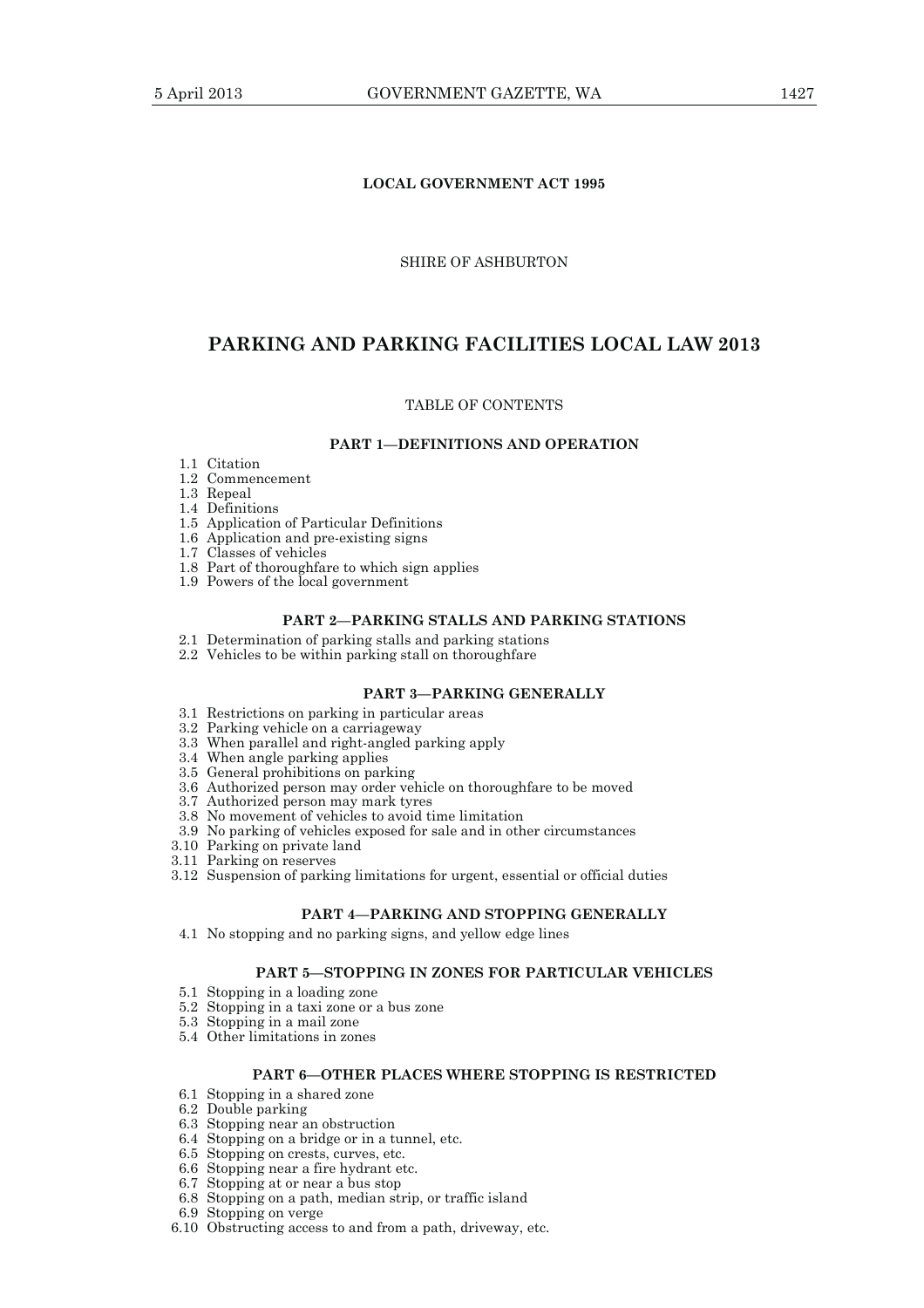- 6.11 Stopping near a letter box
- 6.12 Stopping on a carriageway—heavy and long vehicles
- 6.13 Stopping on a carriageway with a bicycle parking sign
	- 6.14 Stopping on a carriageway with motor cycle parking sign
	- 6.15 Stopping in a parking stall for people with disabilities

## **PART 7—MISCELLANEOUS**

- 7.1 Removal of notices on vehicle
- 7.2 Unauthorized signs and defacing of signs
- 7.3 Signs must be complied with
	- 7.4 General provisions about signs
	- 7.5 Special purpose and emergency vehicles
	- 7.6 Vehicles not to obstruct a public place

## **PART 8—PENALTIES**

- 8.1 Offences and penalties
- 8.2 Form of notices

# **SCHEDULE 1—PARKING REGION SCHEDULE 2—PRESCRIBED OFFENCES SCHEDULE 3—FORMS**

Form 1—Notice To Owner Of Vehicle Involved In Offence

Form 2—Infringement Notice

Form 3—Infringement Notice

Form 4—Withdrawal of Infringement Notice

———————————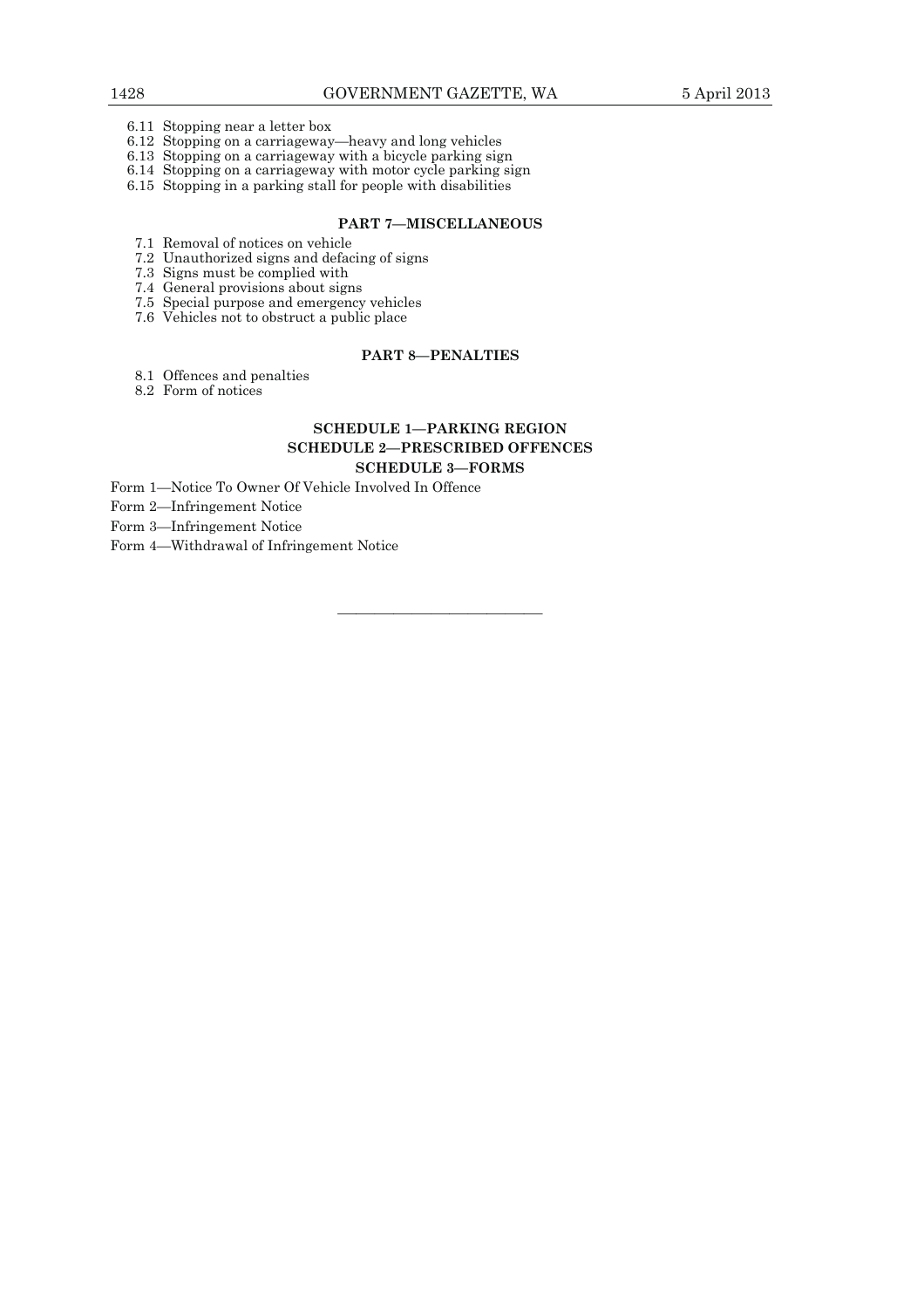### **LOCAL GOVERNMENT ACT 1995**

# SHIRE OF ASHBURTON

# **PARKING AND PARKING FACILITIES LOCAL LAW 2013**

Under the powers conferred by the *Local Government Act 1995* and under all other powers enabling it, the Council of the Shire of Ashburton resolved on 13 March 2013 to make the following local law.

#### **PART 1—DEFINITIONS AND OPERATION**

# **1.1 Citation**

This local law may be cited as the *Shire of Ashburton Parking and Parking Facilities Local Law 2013.* 

#### **1.2 Commencement**

This local law will come into effect 14 days after the date of its publication in the *Government Gazette.*

#### **1.3 Repeal**

*The Shire of Ashburton Parking Facilities By-laws* published in the *Government Gazette* on 6 December 1996 is repealed.

#### **1.4 Definitions**

In this local law unless the context otherwise requires—

*ACROD sticker* has the meaning given to it by the Code;

*Act* means the *Local Government Act 1995*;

*Authorized Person* means a person appointed by the local government under section 9.10 of the Act, to perform any of the functions of an Authorized Person under this local law;

*authorized vehicle* means a vehicle authorized by the local government, Chief Executive Officer, Authorized Person or by any written law to park on a thoroughfare or parking facility;

*bicycle* has the meaning given to it by the Code;

*bicycle path* has the meaning given to it by the Code;

*bus* has the meaning given to it by the Code;

*bus embayment* has the meaning given to it by the Code;

**bus stop** has the meaning given to it by the Code;

*bus zone* has the meaning given to it by the Code;

*caravan* has the meaning given to it by the *Caravans Parks and Camping Grounds Act 1995;*

*carriageway* means a portion of road that is improved, designed or ordinarily used for vehicular traffic and includes the shoulders, and areas, including embayments, at the side or centre of the carriageway, used for the stopping or parking of vehicles; and where a road has two or more of those portions divided by a median strip, the expression means each of those portions, separately;

*centre* in relation to a carriageway, means a line or a series of lines, marks or other indications—

- (a) for a two-way carriageway—placed so as to delineate vehicular traffic travelling in different directions; or
- (b) in the absence of any such lines, marks or other indications—the middle of the main, travelled portion of the carriageway;

*children's crossing* has the meaning given to it by the Code;

*CEO* means the Chief Executive Officer of the local government;

*Code* means the *Road Traffic Code 2000*;

*commercial vehicle* means a motor vehicle constructed for the conveyance of goods or merchandise, or for the conveyance of materials used in any trade, business, industry or work whatsoever, other than a motor vehicle for the conveyance of passengers, and includes any motor vehicle that is designed primarily for the carriage of persons, but which has been fitted or adapted for the conveyance of the goods, merchandise or materials referred to, and is in fact used for that purpose;

*district* means the district of the local government:

- *driver* means any person driving or in control of a vehicle;
- *edge line* for a carriageway means a line marked along the carriageway at or near the far left or the far right of the carriageway;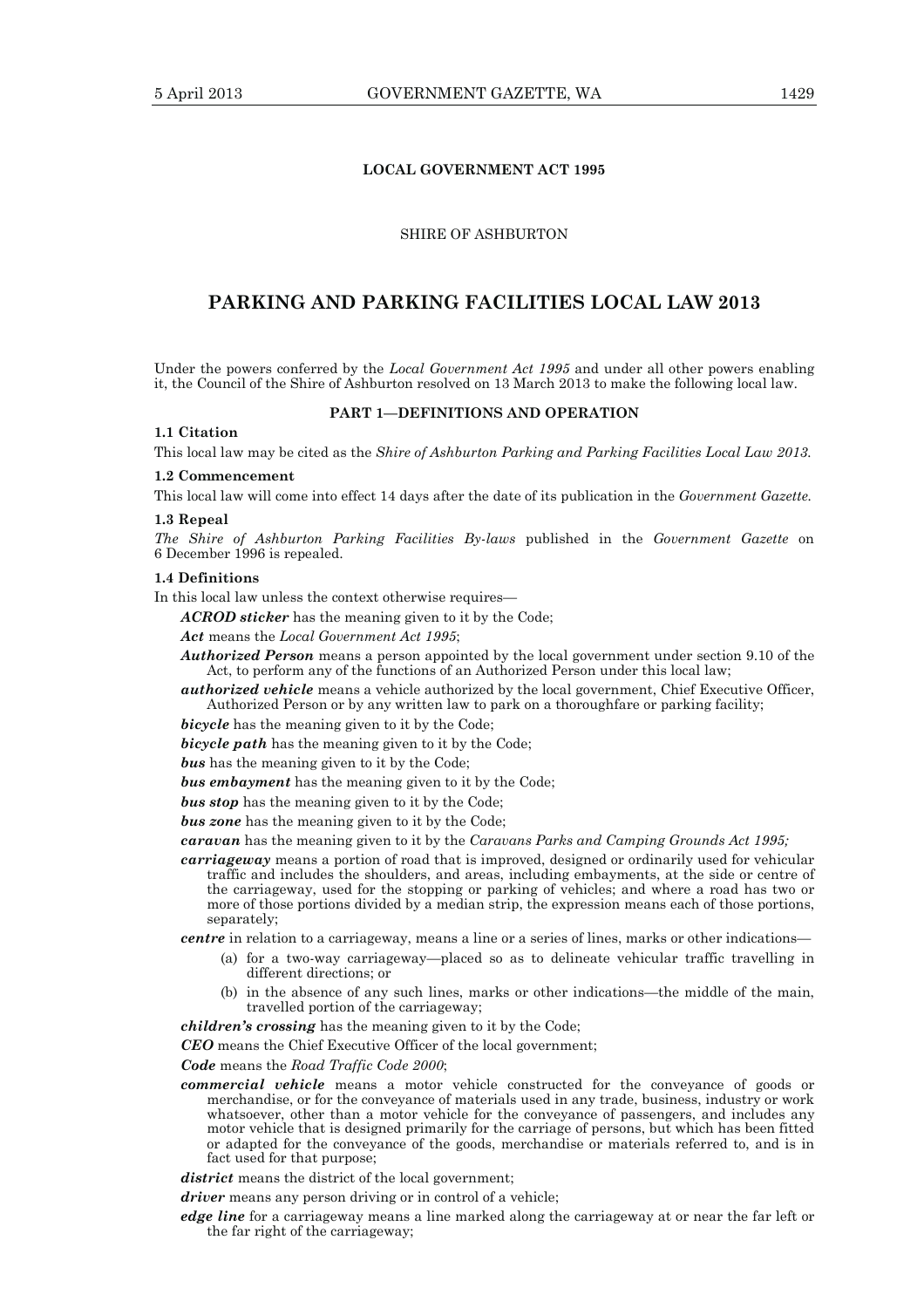*emergency vehicle* has the meaning given to it by the Code;

*footpath* has the meaning given to it by the Code;

*GVM* (which stands for 'gross vehicle mass') has the meaning given to it by the Code;

*Loading Zone* means a length of carriageway to which a 'loading zone' sign applies;

*local government* means the Shire of Ashburton;

*mail zone* has the meaning given to it by the Code;

*median strip* has the meaning given to it by the Code;

*motorcycle* has the meaning given to it by the Code;

*motor vehicle* means a self-propelled vehicle that is not operated on rails; and the expression includes a trailer, semi-trailer or caravan while attached to a motor vehicle, but does not include a power assisted pedal cycle;

*no parking area* has the meaning given to it by the Code;

*no parking sign* means a sign with the words 'no parking' in red letters on a white background, or the letter 'P' within a red annulus and a red diagonal line across it on a white background;

*no stopping* **area** has the meaning given to it by the Code;

*no stopping sign* means a sign with the words 'no stopping' or 'no standing' in red letters on a white background or the letter 'S' within a red annulus and a red diagonal line across it on a white background;

*occupier* has the meaning given to it by the Act;

*owner* 

- (a) where used in relation to a vehicle licensed under the Road Traffic Act, means the person in whose name the vehicle has been registered under that Road Traffic Act;
- (b) where used in relation to any other vehicle, means the person who owns, or is entitled to possession of that vehicle; and
- (c) where used in relation to land, has the meaning given to it by the Act;

*park* in relation to a vehicle, means to permit a vehicle, whether attended or not by any person, to remain stationary except for the purpose of—

- (a) avoiding conflict with other traffic;
- (b) complying with the provisions of any law; or

(c) taking up or setting down persons or goods (*maximum of 2 minutes*);

*parking area* has the meaning given to it by the Code;

*parking facilities* includes land, buildings, shelters, parking stalls and other facilities open to the public generally for the parking of vehicles and signs, notices and facilities used in connection with the parking of vehicles;

*parking region* means the area described in Schedule 1;

- *parking stall* means a section or part of a thoroughfare or of a parking station which is marked or defined by painted lines, metallic studs, coloured bricks or pavers or similar devices for the purpose of indicating where a vehicle may be parked;
- *parking station* means any land, or structure provided for the purpose of accommodating vehicles;

*pedestrian crossing* has the meaning given to it by the Code;

*public place* means any place to which the public has access whether or not that place is on private property;

*reserve* means any land—

- (a) which belongs to the local government;
- (b) of which the local government is the management body under the *Land Administration Act 1997*; or
- (c) which is an 'otherwise unvested facility' within section 3.53 of the Act;

*Road Traffic Act* means the *Road Traffic Act 1974*;

*Schedule* means a Schedule to this local law;

*shared zone* has the meaning given to it by the Code;

*sign* includes a traffic sign, inscription, road marking, mark, structure or device approved by the local government on which may be shown words, numbers, expressions or symbols, and which is placed on or near a thoroughfare or within a parking station or reserve for the purpose of prohibiting, regulating, guiding, directing or restricting the parking of vehicles;

*special purpose vehicle* has the meaning given to it by the Code;

- *stop* in relation to a vehicle means to stop a vehicle and permit it to remain stationary, except for the purposes of avoiding conflict with other traffic or of complying with the provisions of any law;
- *symbol* includes any symbol specified by Australian Standard 1742.11-1989 and any symbol specified from time to time by Standards Australia for use in the regulation of parking and any reference to the wording of any sign in this local law shall be also deemed to include a reference to the corresponding symbol;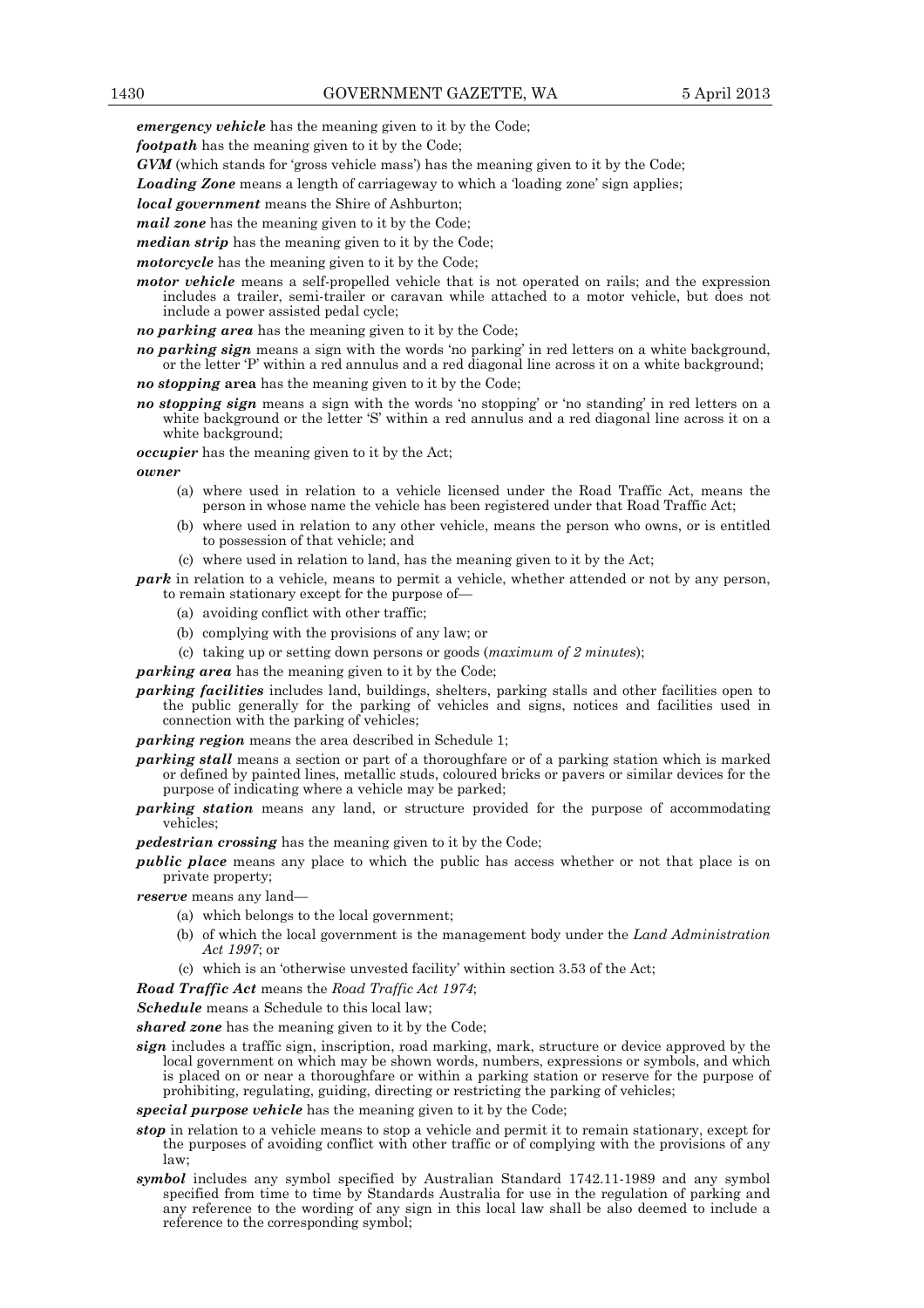- *taxi* means a taxi within the meaning of the *Taxi Act 1994* or a taxi-car in section 47Z of the *Transport Co-ordination Act 1966*;
- *taxi zone* has the meaning given to it by the Code;
- *thoroughfare* has the meaning given to it by the Act;
- *traffic island* has the meaning given to it by the Code;
- *trailer* means any vehicle without motive power of its own, designed for attachment to a motor vehicle for the purpose of being towed, but does not include the rear portion of an articulated vehicle, or a side car;
- *vehicle* has the meaning given to it by the Code;
- *verge* means the portion of a thoroughfare which lies between the boundary of a carriageway and the adjacent property line but does not include a footpath.

#### **1.5 Application of Particular Definitions**

(1) For the purposes of the application of the definitions 'no parking area' and 'parking area' an arrow inscribed on a traffic sign erected at an angle to the boundary of the carriageway is deemed to be pointing in the direction in which it would point, if the signs were turned at an angle of less than 90 degrees until parallel with the boundary.

(2) Unless the context otherwise requires, where a term is used, but not defined, in this local law, and that term is defined in the Road Traffic Act or in the Code, then the term shall have the meaning given to it in that Act or the Code.

#### **1.6 Application and pre-existing signs**

(1) Subject to subclause (2), this local law applies to the parking region.

(2) This local law does not apply to a parking facility or a parking station that is not occupied by the local government, unless the local government and the owner or occupier of that facility or station have agreed in writing that this local law will apply to that facility or station.

(3) The agreement referred to in subclause (2) may be made on such terms and conditions as the parties may agree.

 $(4)$  A sign that-

- (i) was erected by the local government or the Commissioner of Main Roads prior to the coming into operation of this local law; and
- (ii) relates to the parking of vehicles within the parking region, shall be deemed for the purposes of this local law to have been erected by the local government under the authority of this local law.

(5) An inscription or symbol on a sign referred to in subclause (5) operates and has effect according to its tenor, and where the inscription or symbol relates to the stopping of vehicles, it shall be deemed for the purposes of this local law to operate and have effect as if it related to the parking of vehicles.

(6) The provisions of Parts 2—5 do not apply to a bicycle parked at a bicycle rail or bicycle rack.

#### **1.7 Classes of vehicles**

For the purpose of this local law, vehicles are divided into classes as follows—

- (a) buses;
- (b) commercial vehicles;
- (c) motorcycles and bicycles;
- (d) taxis; and
- (e) all other vehicles.

#### **1.8 Part of thoroughfare to which sign applies**

Where under this local law the parking of vehicles in a thoroughfare is controlled by a sign, the sign shall be read as applying to that part of the thoroughfare which—

- (1) lies beyond the sign;
- (2) lies between the sign and the next sign beyond that sign; and
- (3) is on that side of the thoroughfare nearest to the sign.

#### **1.9 Powers of the local government**

The local government may, by resolution, prohibit or regulate by signs or otherwise, the stopping or parking of any vehicle or any class of vehicles in any part of the parking region but must do so consistently with the provisions of this local law.

#### **PART 2—PARKING STALLS AND PARKING STATIONS**

## **2.1 Determination of parking stalls and parking stations**

(1) The local government may by resolution constitute, determine and vary—

- (a) parking stalls;
- (b) parking stations;
- (c) permitted time and conditions of parking in parking stalls and parking stations which may vary with the locality;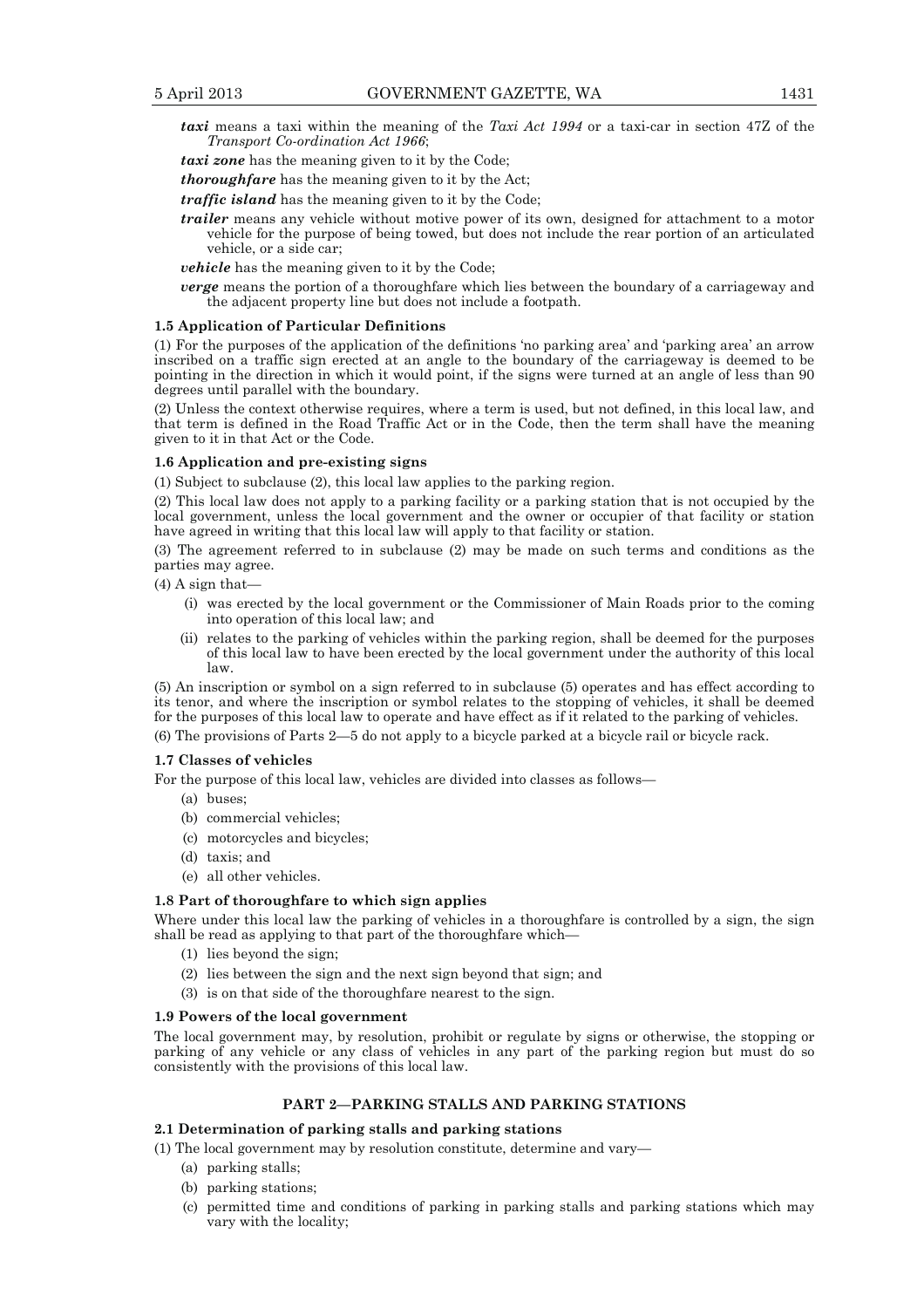- (d) permitted classes of vehicles which may park in parking stalls and parking stations;
- (e) permitted classes of persons who may park in specified parking stalls or parking stations; and (f) the manner of parking in parking stalls and parking stations.

(2) Where the local government makes a determination under subclause (1) it shall erect signs to give effect to the determination.

## **2.2 Vehicles to be within parking stall on thoroughfare**

(1) Subject to subclause (2), (3) and (4), a person shall not park a vehicle in a parking stall in a thoroughfare otherwise than—

- (a) parallel to and as close to the kerb as is practicable;
- (b) wholly within the stall; and
- (c) headed in the direction of the movement of traffic on the side of the thoroughfare in which the stall is situated.

(2) Subject to subclause (3) where a parking stall in a thoroughfare is set out otherwise than parallel to the kerb, then a person must park a vehicle in that stall wholly within it.

(3) If a vehicle is too long or too wide to fit completely within a single parking stall then the person parking the vehicle shall do so within the minimum number of parking stalls needed to park that vehicle.

(4) A person shall not park a vehicle partly within and partly outside a parking area.

#### **2.3 Parking prohibitions and restrictions**

(1) A person shall not—

- (a) park a vehicle so as to obstruct an entrance to, or an exit from a parking station, or an access way within a parking station;
- (b) except with the permission of the local government or an Authorized Person park a vehicle on any part of a parking station contrary to a sign referable to that part;
- (c) permit a vehicle to park on any part of a parking station, if an Authorized Person directs the driver of such vehicle to move the vehicle; or
- (d) park or attempt to park a vehicle in a parking stall in which another vehicle is parked but this paragraph does not prevent the parking of a motorcycle and a bicycle together in a stall marked  $\tilde{M}/\tilde{C}$ , if the bicycle is parked in accordance with subclause (2).

(2) No person shall park any bicycle—

- (a) in a parking stall other than in a stall marked 'M/C'; and
- (b) in such stall other than against the kerb.

(3) Notwithstanding the provisions of subclause (1)(b) a driver may park a vehicle in a permissive parking stall or station (except in a parking area for people with disabilities) for twice the length of time allowed, provided that—

- (a) the driver's vehicle displays an ACROD sticker; and
- (b) a person with disabilities to which that ACROD sticker relates is either the driver of or a passenger in the vehicle.

# **PART 3—PARKING GENERALLY**

## **3.1 Restrictions on parking in particular areas**

(1) Subject to subclause (2), a person shall not park a vehicle in a thoroughfare or part of a thoroughfare, or part of a parking station—

- (a) if by a sign it is set apart for the parking of vehicles of a different class;
- (b) if by a sign it is set apart for the parking of vehicles by persons of a different class; or
- (c) during any period when the parking of vehicles is prohibited by a sign.
- (2) (a) This subclause applies to a driver if—
	- (i) the driver's vehicle displays an ACROD sticker; and
	- (ii) a disabled person to which the ACROD sticker relates is either the driver of the vehicle or a passenger in the vehicle.
	- (b) The driver may park a vehicle in a thoroughfare or a part of a thoroughfare or part of a parking station, except in a thoroughfare or a part of a thoroughfare or part of a parking station to which a disabled parking sign relates for twice the period indicated on the sign.

(3) A person shall not park a vehicle—

- (a) in a no parking area;
- (b) in a parking area, except in accordance with both the signs associated with the parking area and with this local law;
- (c) in a stall marked 'M/C' unless it is a motorcycle without a sidecar or a trailer, or it is a bicycle.

(4) A person shall not park a motorcycle without a sidecar or a trailer, or a bicycle in a parking stall unless the stall is marked 'M/C'.

(5) A person shall not, without the prior permission of the local government, the CEO, or an Authorized Person, park a vehicle in an area designated by a sign stating 'Authorized Vehicles Only'.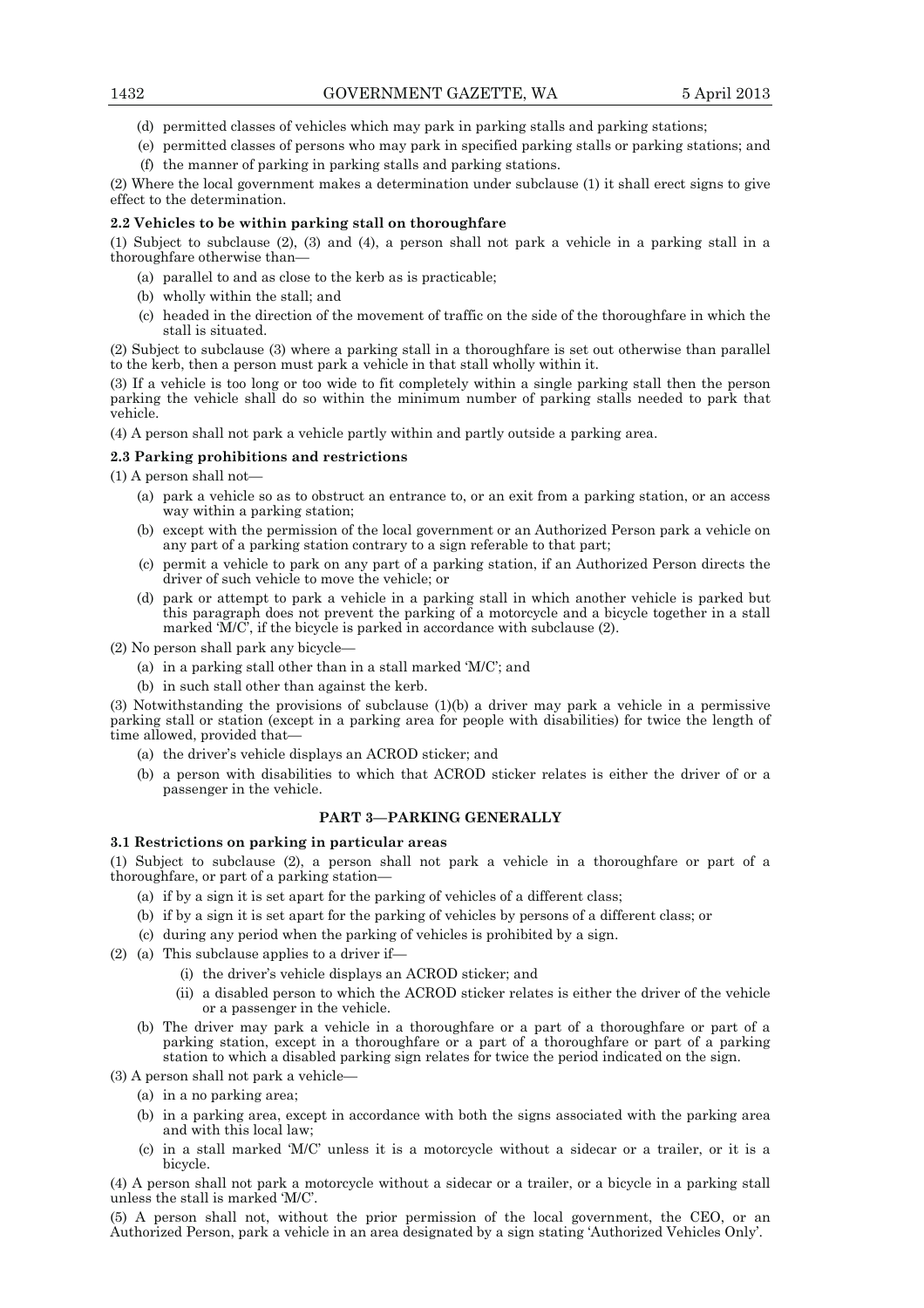#### **3.2 Parking vehicle on a carriageway**

- (1) A person parking a vehicle on a carriageway other than in a parking stall shall park it—
	- (a) in the case of a two-way carriageway, so that it is as near as practicable to and parallel with, the left boundary of the carriageway and headed in the direction of the movement of traffic on the side of the thoroughfare on which the vehicle is parked;
	- (b) in the case of a one-way carriageway, so that it is as near as practicable to and parallel with either boundary of the carriageway and headed in the direction of the movement of traffic on the side of the thoroughfare on which the vehicle is parked;
	- (c) so that at least 3 metres of the width of the carriageway lies between the vehicle and the farther boundary of the carriageway, or any continuous line or median strip, or between the vehicle and a vehicle parked on the farther side of the carriageway;
	- (d) so that the front and the rear of the vehicle respectively is not less than 1 metre from any other vehicle, except a motorcycle without a trailer, or a bicycle parked in accordance with this local law; and
	- (e) so that it does not obstruct any vehicle on the carriageway;

unless otherwise indicated on a parking regulation sign or markings on the roadway.

- $(2)$  In this clause, 'continuous dividing line' means-
	- (a) a single continuous dividing line only;
	- (b) a single continuous dividing line to the left or right of a broken dividing line; or
	- (c) 2 parallel continuous dividing lines.

#### **3.3 When parallel and right-angled parking apply**

Where a traffic sign associated with a parking area is not inscribed with the words 'angle parking' (or with an equivalent symbol depicting this purpose), then unless a sign associated with the parking area indicates, or marks on the carriageway indicate, that vehicles have to park in a different position, where the parking area is—

- (a) adjacent to the boundary of a carriageway, a person parking a vehicle in the parking area shall park it as near as practicable to and parallel with that boundary; and
- (b) at or near the centre of the carriageway, a person parking a vehicle in that parking area shall park it at approximately right angles to the centre of the carriageway.

#### **3.4 When angle parking applies**

(1) This clause does not apply to—

- (a) a passenger vehicle or a commercial vehicle with a mass including any load, of over 3 tonnes; or
- (b) a person parking either a motor cycle without a trailer or a bicycle.

(2) Where a sign associated with a parking area is inscribed with the words 'angle parking' (or with an equivalent symbol depicting this purpose), a person parking a vehicle in the area shall park the vehicle at an angle of approximately 45 degrees to the centre of the carriageway unless otherwise indicated by the inscription on the parking sign or by marks on the carriageway.

#### **3.5 General prohibitions on parking**

- (1) (a) This clause does not apply to a vehicle parked in a parking stall nor to a bicycle in a bicycle rack.
	- (b) Subclauses (2)(c), (e) and (g) do not apply to a vehicle which parks in a bus embayment.

(2) Subject to any law relating to intersections with traffic control signals a person shall not park a vehicle so that any portion of the vehicle is—

- (a) between any other stationary vehicles and the centre of the carriageway;
- (b) on or adjacent to a median strip;
- (c) obstructing a right of way, private drive or carriageway or so close as to deny a vehicle reasonable access to or egress from the right of way, private drive or carriageway;
- (d) alongside or opposite any excavation, works, hoarding, scaffolding or obstruction on the carriageway, if the vehicle would obstruct traffic;
- (e) on or within 10 metres of any portion of a carriageway bounded by a traffic island;
- (f) on any footpath or pedestrian crossing;
- (g) between the boundaries of a carriageway and any double longitudinal line consisting of 2 continuous lines or between a double longitudinal line consisting of a continuous line and a broken or dotted line and the boundary of a carriageway nearer to the continuous line, unless there is a distance of at least 3 metres clear between the vehicle and the double longitudinal line<sup>.</sup>
- (h) on an intersection, except adjacent to a carriageway boundary that is not broken by an intersecting carriageway;
- (i) within 1 metre of a fire hydrant or fire plug, or of any sign or mark indicating the existence of a fire hydrant or fire plug;
- (j) within 3 metres of a public letter pillar box, unless the vehicle is being used for the purposes of collecting postal articles from the pillar box; or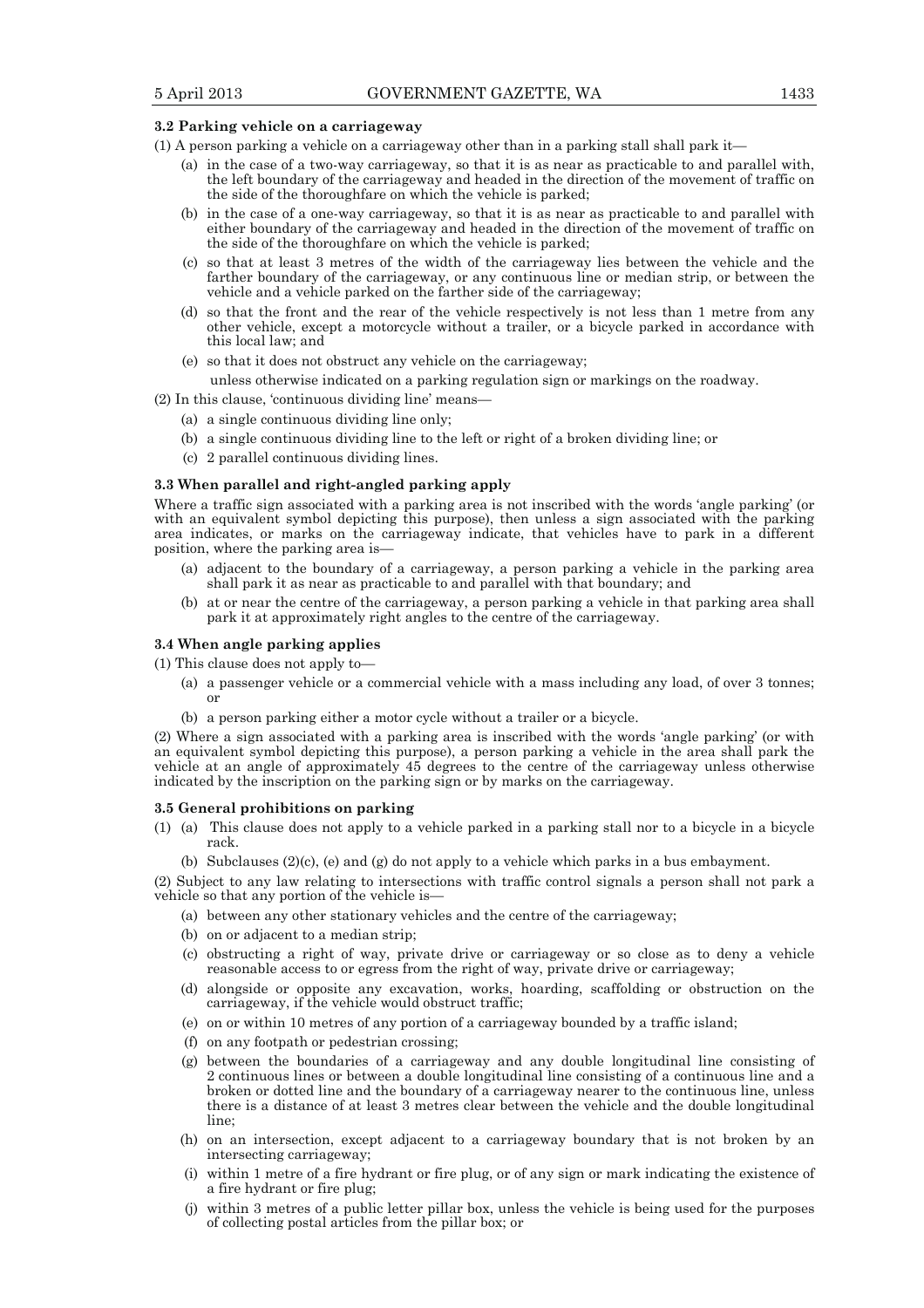- (k) within 10 metres of the nearer property line of any thoroughfare intersecting the thoroughfare on the side on which the vehicle is parked;
- unless a sign or markings on the carriageway indicate otherwise.

(3) A person shall not park a vehicle so that any portion of the vehicle is within 10 metres of the departure side of—

- (a) a sign inscribed with the words 'Bus Stop' or 'Hail Bus Here' (or with equivalent symbols depicting these purposes) unless the vehicle is a bus stopped to take up or set down passengers; or
- (b) a children's crossing or pedestrian crossing.

(4) A person shall not park a vehicle so that any portion of the vehicle is within 20 metres of the approach side of—

- (a) a sign inscribed with the words 'Bus Stop' or 'Hail Bus Here' (or with equivalent symbols depicting these purposes) unless the vehicle is a bus stopped to take up or set down passengers;
- (b) a children's crossing or pedestrian crossing.

(5) A person shall not park a vehicle so that any portion of the vehicle is within 20 metres of either the approach side or the departure side of the nearest rail of a railway level crossing.

#### **3.6 Authorized person may order vehicle on thoroughfare to be moved**

The driver of a vehicle shall not park that vehicle on any part of a thoroughfare in contravention of this local law after an Authorized Person has directed the driver to move it.

#### **3.7 Authorized person may mark tyres**

(1) An Authorized Person may mark the tyres of a vehicle parked in a parking facility with chalk or any other non-indelible substance for a purpose connected with or arising out of his or her duties or powers.

(2) A person shall not remove a mark made by an Authorized Person so that the purpose of the affixing of such a mark is defeated or likely to be defeated.

#### **3.8 No movement of vehicles to avoid time limitation**

(1) Where the parking of vehicles in a parking facility is permitted for a limited time, a person shall not move a vehicle within the parking facility so that the total time of parking exceeds the maximum time allowed for parking in the parking facility.

(2) Where the parking of vehicles in a thoroughfare is permitted for a limited time, a person shall not move a vehicle along that thoroughfare so that the total time of parking exceeds the maximum time permitted, unless the vehicle has first been removed from the thoroughfare for at least 2 hours.

## **3.9 No parking of vehicles exposed for sale and in other circumstances**

- A person shall not park a vehicle on any portion of a thoroughfare—
	- (a) for the purpose of exposing it for sale;
	- (b) if that vehicle is not licensed under the Road Traffic Act;
	- (c) if that vehicle is a trailer or a caravan unattached to a motor vehicle; or
	- (d) for the purpose of effecting repairs to it, other than the minimum repairs necessary to enable the vehicle to be moved to a place other than a thoroughfare.

## **3.10 Parking on private land**

- (1) In this clause a reference to 'land' does not include land—
	- (a) which belongs to the local government;
	- (b) of which the local government is the management body under the *Land Administration Act 1997*;
	- (c) which is an 'otherwise unvested facility' within section 3.53 of the Act;
	- (d) which is the subject of an agreement referred to in clause 1.5(2); or

(2) A person shall not park a vehicle on land without the consent of the owner or occupier of the land on which the vehicle is parked.

(3) Where the owner or occupier of the land, by a sign referable to that land or otherwise, consents to the parking of vehicles of a specified class or classes on the land for a limited period, a person shall not park a vehicle on the land otherwise than in accordance with the consent.

#### **3.11 Parking on reserves**

No person other than an employee of the local government in the course of his or her duties or a person authorized by the local government shall drive or park a vehicle upon or over any portion of a reserve other than upon an area specifically set aside for that purpose.

#### **3.12 Suspension of parking limitations for urgent, essential or official duties**

(1) Where by a sign the parking of vehicles is permitted for a limited time on a portion of a thoroughfare or parking facility, the local government, the CEO or an Authorized Person may, subject to the Code, permit a person to park a vehicle in that portion of the thoroughfare or parking facility for longer than the permitted time in order that the person may carry out urgent, essential or official duties.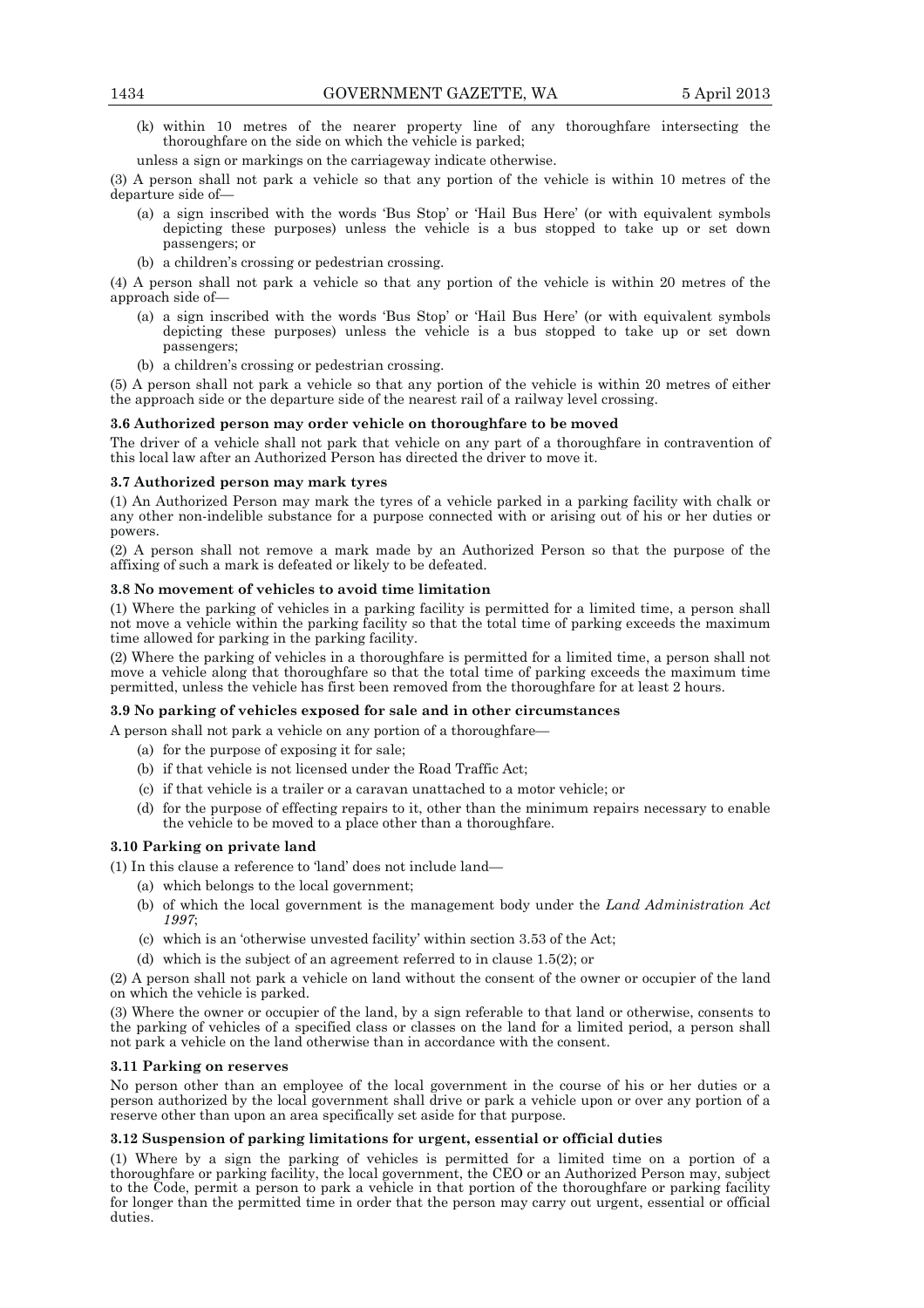(2) Where permission is granted under subclause (1), the local government, the CEO or an Authorized Person may prohibit the use by any other vehicle of that portion of the thoroughfare or parking facility to which the permission relates, for the duration of that permission.

#### **PART 4—PARKING AND STOPPING GENERALLY**

## **4.1 No stopping and no parking signs, and yellow edge lines**

 $(1)$  No stopping-

A driver shall not stop on a length of carriageway, or in an area, to which a 'no stopping' sign applies.

(2) No parking—

A driver shall not stop on a length of carriageway or in an area to which a 'no parking' sign applies, unless the driver is—

- (a) dropping off, or picking up, passengers or goods;
- (b) does not leave the vehicle unattended; and
- (c) completes the dropping off, or picking up, of the passengers or goods within 2 minutes of stopping and drives on.

*unattended*, in relation to a vehicle, means that the driver has left the vehicle so that the driver is more than 3 metres from the closest point of the vehicle.

(3) No stopping on a carriageway with yellow edge lines

A driver shall not stop at the side of a carriageway marked with a continuous yellow edge line.

## **PART 5—STOPPING IN ZONES FOR PARTICULAR VEHICLES**

### **5.1 Stopping in a loading zone**

A person shall not stop a vehicle in a loading zone unless it is—

- (a) a motor vehicle used for commercial or trade purposes engaged in the picking up or setting down of goods; or
- (b) a motor vehicle taking up or setting down passengers;
- but, in any event, shall not remain in that loading zone—
- (c) for longer than a time indicated on the 'loading zone' sign; or
- (d) longer than 30 minutes (if no time is indicated on the sign).

#### **5.2 Stopping in a taxi zone or a bus zone**

(1) A driver shall not stop in a taxi zone, unless the driver is driving a taxi.

(2) A driver shall not stop in a bus zone unless the driver is driving a public bus, or a bus of a type that is permitted to stop at the bus zone by information on or with the 'bus zone' sign applying to the bus zone.

#### **5.3 Stopping in a mail zone**

A person shall not stop a vehicle in a mail zone.

#### **5.4 Other limitations in zones**

A person shall not stop a vehicle in a zone to which a traffic sign applies if stopping the vehicle would be contrary to any limitation in respect to classes of persons or vehicles, or specific activities allowed, as indicated by additional words on a traffic sign that applies to the zone.

## **PART 6—OTHER PLACES WHERE STOPPING IS RESTRICTED**

## **6.1 Stopping in a shared zone**

A driver shall not stop in a shared zone unless—

(1) the driver stops at a place on a length of carriageway, or in an area, to which a parking control sign applies and the driver is permitted to stop at that place under this local law;

(2) the driver stops in a parking bay and the driver is permitted to stop in the parking bay under this local law;

(3) the driver is dropping off, or picking up, passengers or goods; or

(4) the driver is engaged in door-to-door delivery or collection of goods, or in the collection of waste or garbage.

### **6.2 Double parking**

(1) A driver shall not stop a vehicle so that any portion of the vehicle is between any other stopped vehicle and the centre of the carriageway.

- (2) This clause does not apply to—
	- (a) a driver stopped in traffic; or
	- (b) a driver angle parking on the side of the carriageway or in a median strip parking area, in accordance with this local law.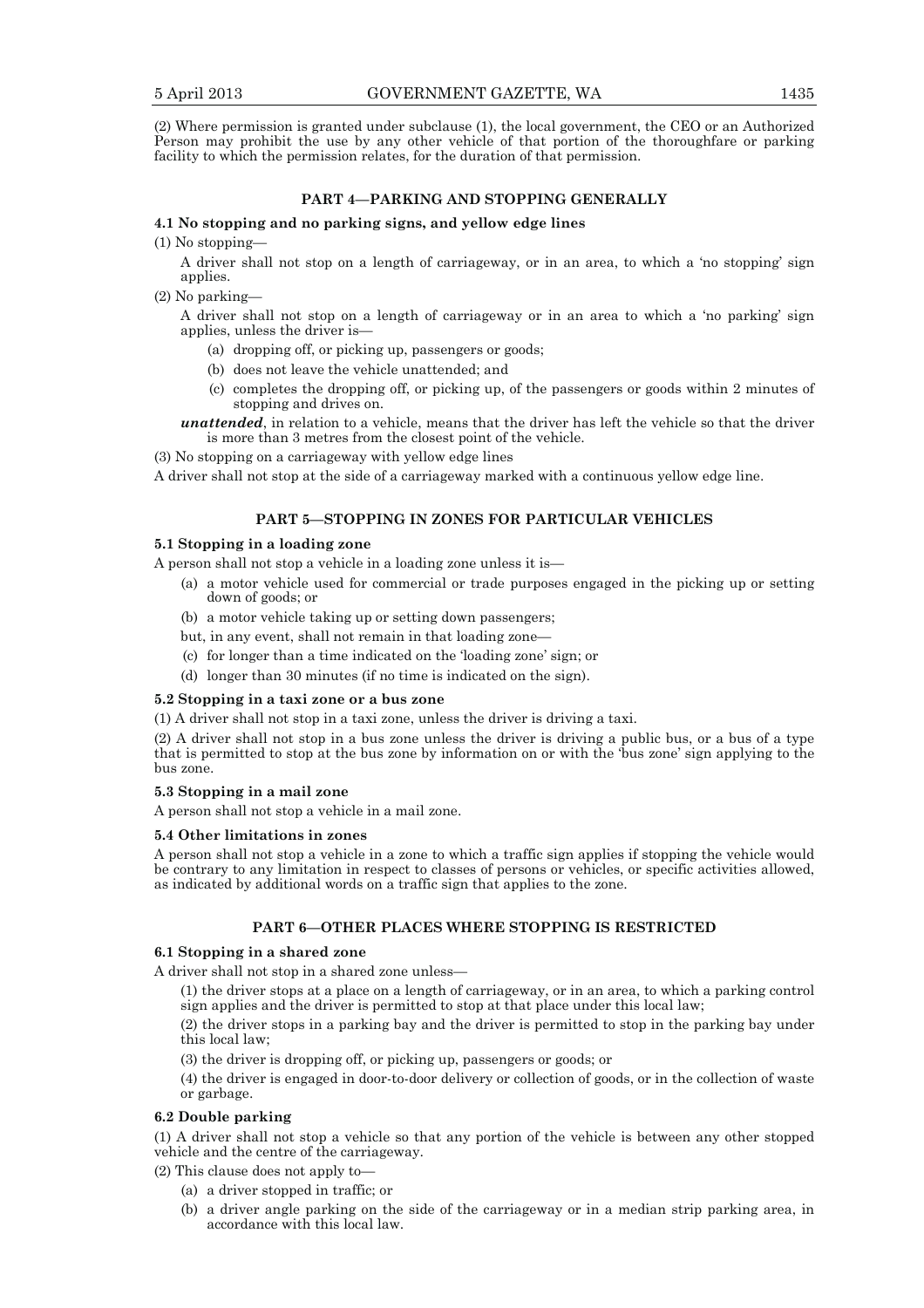## **6.3 Stopping near an obstruction**

A driver shall not stop on a carriageway near an obstruction on the carriageway in a position that further obstructs traffic on the carriageway.

## **6.4 Stopping on a bridge or in a tunnel, etc.**

- (1) A driver shall not stop a vehicle on a bridge, causeway, ramp or similar structure unless—
	- (a) the carriageway is at least as wide on the structure as it is on each of the approaches and a traffic sign does not prohibit stopping or parking; or
	- (b) the driver stops at a place on a length of carriageway, or in an area, to which a parking control sign applies and the driver is permitted to stop at that place under this local law.
- (2) A driver shall not stop a vehicle in a tunnel or underpass unless—
	- (a) the carriageway is at least as wide in the tunnel or underpass as it is on each of the approaches and a traffic sign does not prohibit stopping or parking; or
	- (b) the driver of a motor vehicle stops at a bus stop, or in a bus zone or parking area marked on the carriageway, for the purpose of setting down or taking up passengers.

#### **6.5 Stopping on crests, curves, etc.**

(1) Subject to subclause (2), a driver shall not stop a vehicle on, or partly on, a carriageway, in any position where it is not visible to the driver of an overtaking vehicle, from a distance of 50 metres within a built-up area, and from a distance of 150 metres outside a built-up area.

(2) A driver may stop on a crest or curve on a carriageway that is not in a built-up area if the driver stops at a place on the carriageway, or in an area, to which a parking control sign applies and the driver is permitted to stop at that place under this local law.

# **6.6 Stopping near a fire hydrant etc**

(1) A driver shall not stop a vehicle so that any portion of the vehicle is within one metre of a fire hydrant or fire plug, or of any sign or mark indicating the existence of a fire hydrant or fire plug, unless—

- (a) the driver is driving a public bus, and the driver stops in a bus zone or at a bus stop and does not leave the bus unattended; or
- (b) the driver is driving a taxi, and the driver stops in a taxi zone and does not leave the taxi unattended.

(2) In this clause a driver leaves the vehicle 'unattended' if the driver leaves the vehicle so the driver is over 3 metres from the closest point of the vehicle.

## **6.7 Stopping at or near a bus stop**

(1) A driver shall not stop a vehicle so that any portion of the vehicle is within 20 metres of the approach side of a bus stop, or within 10 metres of the departure side of a bus stop, unless—

- (a) the vehicle is a public bus stopped to take up or set down passengers; or
- (b) the driver stops at a place on a length of carriageway, or in an area, to which a parking control sign applies and the driver is permitted to stop at that place under this local law.

(2) In this clause—

- (a) distances are measured in the direction in which the driver is driving; and
- (b) a trailer attached to a public bus is deemed to be a part of the public bus.

## **6.8 Stopping on a path, median strip, or traffic island**

The driver of a vehicle (other than a bicycle or an animal) shall not stop so that any portion of the vehicle is on a path, traffic island or median strip, unless the driver stops in an area, to which a parking control sign applies and the driver is permitted to stop at that place under this local law.

# **6.9 Stopping on verge**

(1) A person shall not—

- (a) stop a vehicle (other than a bicycle);
- (b) stop a commercial vehicle or bus, or a trailer or caravan unattached to a motor vehicle; or
- (c) stop a vehicle during any period when the stopping of vehicles on that verge is prohibited by a sign adjacent and referable to that verge;
- so that any portion of it is on a verge.

(2) Subclause (1)(a) does not apply to the person if he or she is the owner or occupier of the premises adjacent to that verge, or is a person authorised by the occupier of those premises to stop the vehicle so that any portion of it is on the verge.

(3) Subclause (1)(b) does not apply to a commercial vehicle when it is being loaded or unloaded with reasonable expedition with goods, merchandise or materials collected from or delivered to the premises adjacent to the portion of the verge on which the commercial vehicle is parked, provided no obstruction is caused to the passage of any vehicle or person using a carriageway or a path.

## **6.10 Obstructing access to and from a path, driveway, etc.**

(1) A driver shall not stop a vehicle so that any portion of the vehicle is in front of a path, in a position that obstructs access by vehicles or pedestrians to or from that path, unless—

(a) the driver is dropping off, or picking up, passengers; or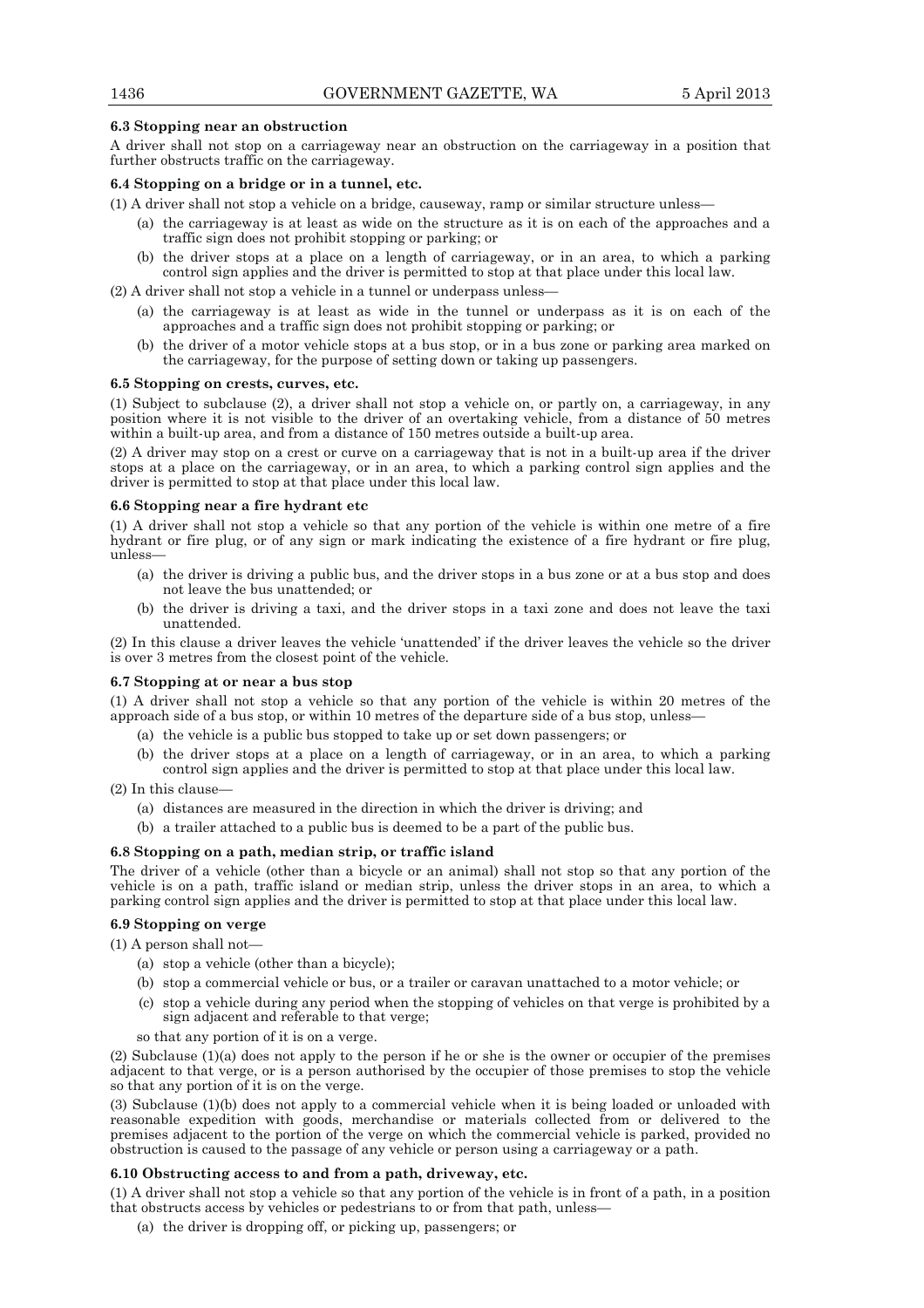(b) the driver stops in a parking stall and the driver is permitted to stop in the parking stall under this local law.

(2) A driver shall not stop a vehicle on or across a driveway or other way of access for vehicles travelling to or from adjacent land, unless—

- (a) the driver is dropping off, or picking up, passengers; or
- (b) the driver stops in a parking stall and the driver is permitted to stop in the parking stall under this local law.

#### **6.11 Stopping near a letter box**

A driver shall not stop a vehicle so that any portion of the vehicle is within 3 metres of a public letter box, unless the driver—

- (a) is dropping off, or picking up, passengers or mail; or
- (b) stops at a place on a length of carriageway, or in an area, to which a parking control sign applies and the driver is permitted to stop at that place under this local law.

#### **6.12 Stopping on a carriageway—heavy and long vehicles**

(1) A person shall not park a vehicle or any combination of vehicles, that, together with any projection on, or load carried by, the vehicle or combination of vehicles, is 7.5 metres or more in length or exceeds a GVM of 4.5 tonnes—

- (a) on a carriageway in a built-up area, for any period exceeding one hour, unless engaged in the picking up or setting down of goods; or
- (b) on a carriageway outside a built-up area, except on the shoulder of the carriageway, or in a truck bay or other area set aside for the parking of goods vehicles.

(2) Nothing in this clause mitigates the limitations or condition imposed by any other clause or by any local law or traffic sign relating to the parking or stopping of vehicles.

## **6.13 Stopping on a carriageway with a bicycle parking sign**

The driver of a vehicle (other than a bicycle) shall not stop on a length of carriageway to which a 'bicycle parking' sign applies, unless the driver is dropping off, or picking up, passengers.

#### **6.14 Stopping on a carriageway with motor cycle parking sign**

The driver of a vehicle shall not stop on a length of carriageway, or in an area, to which a 'motor cycle parking' sign applies, or an area marked 'M/C' unless—

- (a) the vehicle is a motor cycle; or
- (b) the driver is dropping off, or picking up, passengers.

## **6.15 Stopping in a parking stall for people with disabilities**

(1) A driver shall not stop in a parking area for people with disabilities unless—

- (a) the driver's vehicle displays an ACROD sticker; and
- (b) either the driver or the passenger in that vehicle is a person with disabilities.
- (2) In this clause a 'parking area for people with disabilities' is a length or area—
	- (a) to which a 'permissive parking' sign displaying a people with disabilities symbol applies;
	- (b) to which a 'people with disabilities parking' sign applies;
	- (c) indicated by a road marking (a 'people with disabilities road marking') that consists of, or includes, a people with disabilities symbol; or
	- (d) set aside within a parking region as a 'parking stall for use of a disabled person' under the *Local Government (Parking for Disabled Persons) Regulations 1988.*

### **PART 7—MISCELLANEOUS**

## **7.1 Removal of notices on vehicle**

A person, other than the driver of the vehicle or a person acting under the direction of the driver of the vehicle, shall not remove from the vehicle any notice put on the vehicle by an Authorized Person.

#### **7.2 Unauthorized signs and defacing of signs**

A person shall not without the authority of the local government—

- (a) mark, set up or exhibit a sign purporting to be or resembling a sign marked, set up or exhibited by the local government under this local law;
- (b) remove, deface or misuse a sign or property, set up or exhibited by the local government under this local law or attempt to do any such act; or
- (c) affix a board, sign, placard, notice or other thing to or paint or write upon any part of a sign set up or exhibited by the local government under this local law.

#### **7.3 Signs must be complied with**

An inscription or symbol on a sign operates and has effect according to its tenor and a person contravening the direction on a sign commits an offence under this local law.

#### **7.4 General provisions about signs**

(1) A sign marked, erected, set up, established or displayed on or near a thoroughfare is, in the absence of evidence to the contrary presumed to be a sign marked, erected, set up, established or displayed under the authority of this local law.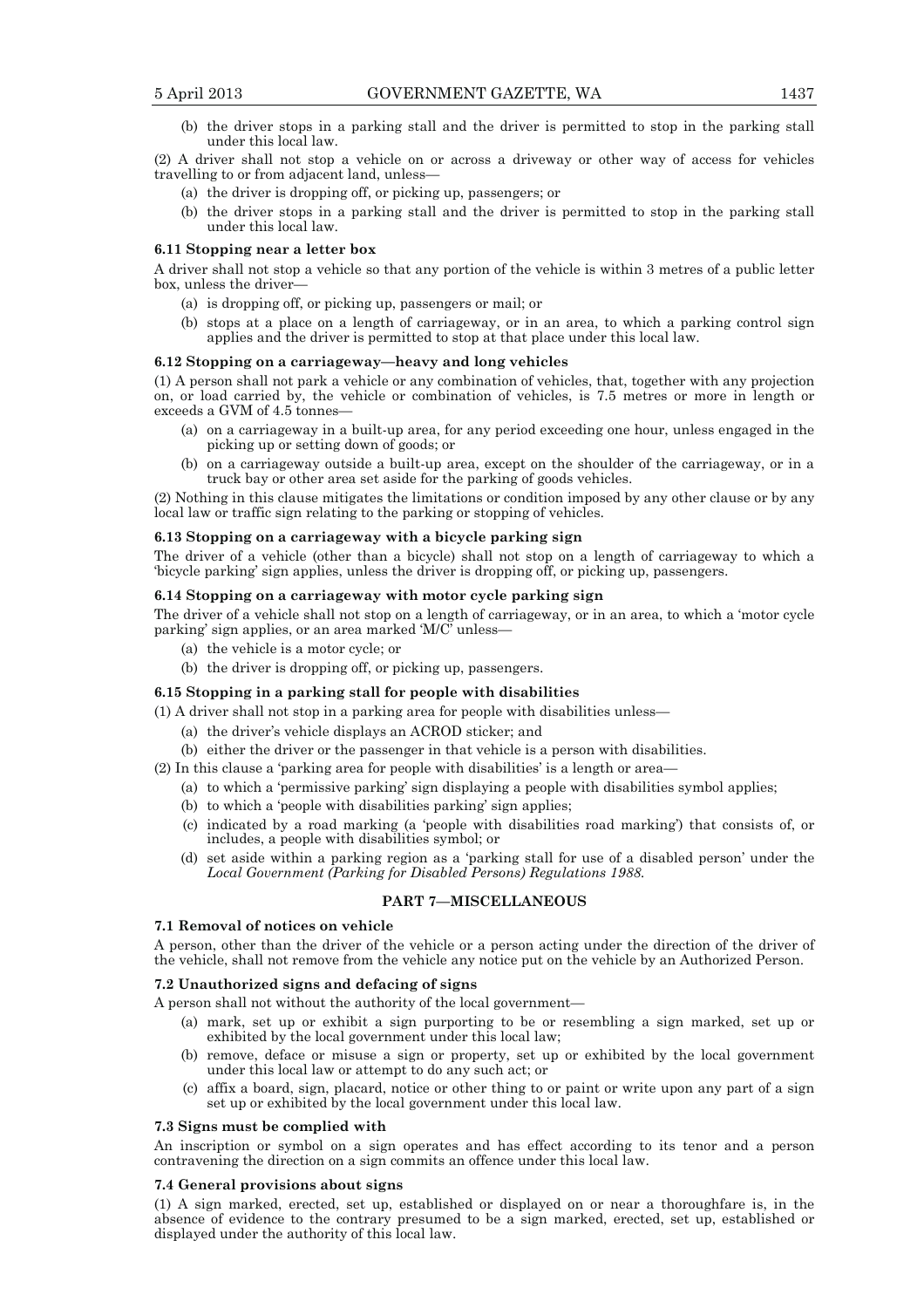(2) The first 3 letters of any day of the week when used on a sign indicate that day of the week.

#### **7.5 Special purpose and emergency vehicles**

Notwithstanding anything to the contrary in this local law, the driver of—

- (a) a special purpose vehicle may, only in the course of his or her duties and when it is expedient and safe to do so, stop, or park the vehicle in any place, at any time; and
- (b) an emergency vehicle may, in the course of his or her duties and when it is expedient and safe to do so or where he or she honestly and reasonably believes that it is expedient and safe to do so, stop, or park the vehicle at any place, at any time.

#### **7.6 Vehicles not to obstruct a public place**

(1) A person shall not leave a vehicle, or any part of a vehicle, in a public place so that it obstructs the use of any part of that public place without the permission of the local government or unless authorized under any written law.

(2) A person will not contravene subclause (1) where the vehicle is left for a period not exceeding 24 hours.

## **PART 8—PENALTIES**

#### **8.1 Offences and penalties**

(1) Any person who fails to do anything required or directed to be done under this local law, or who does anything which under this local law that person is prohibited from doing, commits an offence.

(2) An offence against any provision of this local law is a prescribed offence for the purposes of section 9.16(1) of the Act.

(3) Any person who commits an offence under this local law shall be liable, upon conviction, to a penalty not exceeding \$1,000, and if the offence is of a continuing nature, to an additional penalty not exceeding \$100 for each day or part of a day during which the offence has continued.

(4) The amount appearing in the final column of Schedule 2 directly opposite a clause specified in that Schedule is the modified penalty for an offence against that clause.

#### **8.2 Form of notices**

For the purposes of this local law—

- (a) the form of the notice referred to in section 9.13 of the Act is that of Form 1 in Schedule 3;
- (b) the form of the infringement notice referred to in section 9.17 of the Act is that of Form 2 in Schedule 3;
- (c) the form of the infringement notice referred to in section 9.17 of the Act which incorporates the notice referred to in section 9.13 of the Act, is that of Form 3 in Schedule 3; and
- (d) the form of the notice referred to in section 9.20 of the Act is that of Form 4 in Schedule 3. ————

# *Schedule 1*

## PARKING REGION

## [clause 1.5]

The parking region is the whole of the district, but excludes the following portions of the district—

- 1. the approach and departure prohibition areas of all existing and future traffic control signal installations as determined by the Commissioner of Main Roads;
- 2. prohibition areas applicable to all existing and future bridges and subways as determined by the Commissioner of Main Roads; and
- 3. any road which comes under the control of the Commissioner of Main Roads unless the control of parking and parking facilities on that road is carried out subject to the control and direction of the Commissioner of Main Roads or has been delegated by the Commissioner to the local government.

## *Schedule 2*  PRESCRIBED OFFENCES

————

[clause 8.1]

## **Parking and Parking Facilities Local Law 2013**

| Item<br>No. | Clause No. | <b>Nature of Offence</b>                    | Modified<br>Penalty |
|-------------|------------|---------------------------------------------|---------------------|
|             | 2.2        | Failure to park wholly within parking stall | 60                  |
|             | 2.2(4)     | Failure to park wholly within parking area  | 60                  |
|             | 2.3(1)(a)  | Causing obstruction in parking station      | 60                  |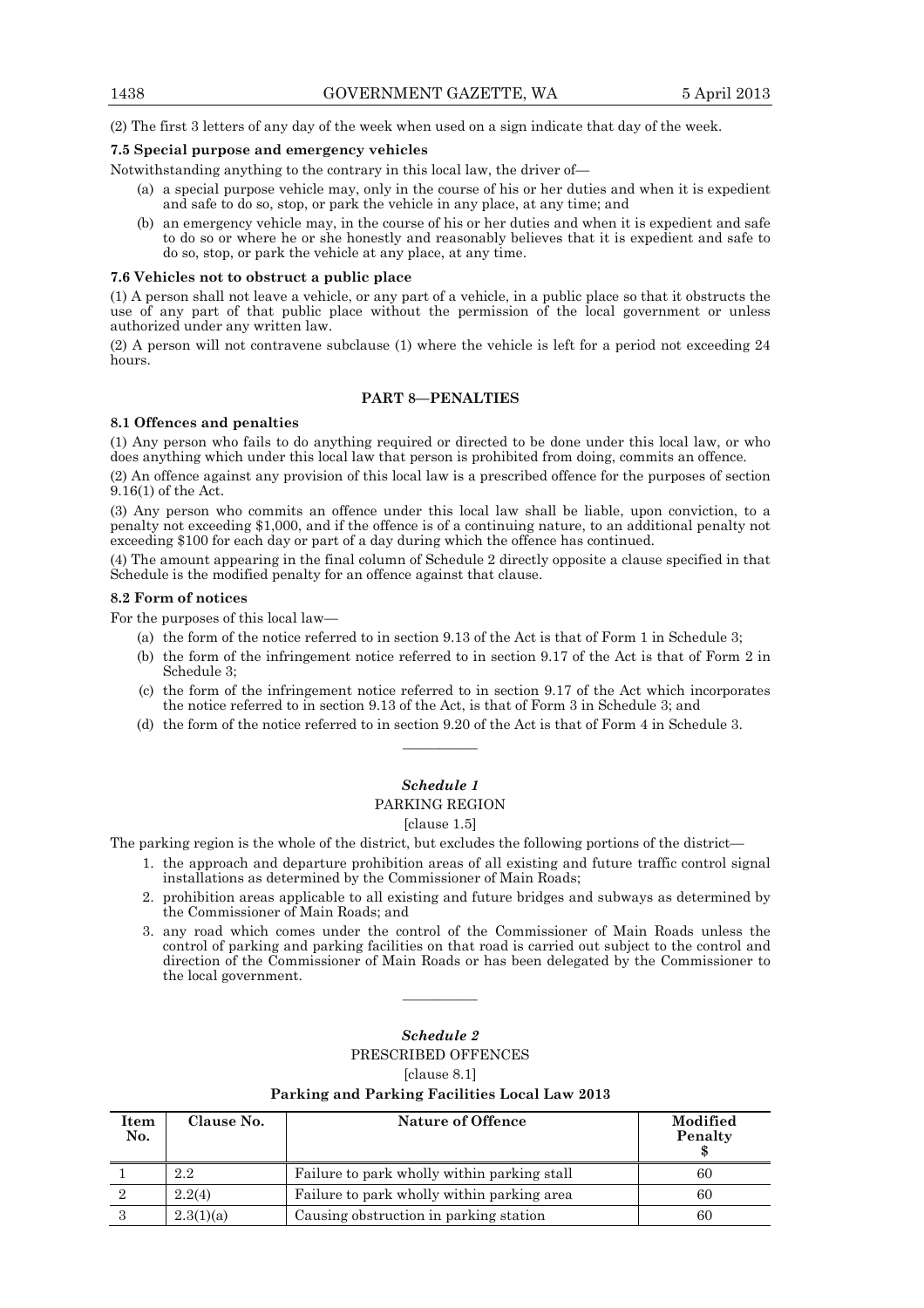| 4      | 2.3(1)(b)                   | Parking contrary to sign in parking station                                                                      | 60  |
|--------|-----------------------------|------------------------------------------------------------------------------------------------------------------|-----|
| 5      | 2.3(1)(c)                   | Parking contrary to directions of Authorized Person                                                              | 60  |
| 6      | 2.3(1)(d)                   | Parking or attempting to park a vehicle in a<br>parking stall occupied by another vehicle                        | 60  |
| 7      | 3.1(1)(a)                   | Parking wrong class of vehicle                                                                                   | 100 |
| 8      | 3.1(1)(b)                   | Parking by persons of a different class                                                                          | 100 |
| 9      | 3.1(1)(c)                   | Parking during prohibited period                                                                                 | 100 |
| 10     | 3.1(3)(a)                   | Parking in no parking area                                                                                       | 80  |
| 11     | 3.1(3)(b)                   | Parking contrary to signs or limitations                                                                         | 60  |
| 12     | 3.1(3)(c)                   | Parking vehicle in motor cycle only area                                                                         | 60  |
| 13     | 3.1(4)                      | Parking motor cycle in stall not marked 'M/C'                                                                    | 60  |
| 14     | 3.1(5)                      | Parking without permission in an area designated<br>for 'Authorised Vehicles Only'                               | 65  |
| 15     | 3.2(1)(a)                   | Failure to park on the left of two-way carriageway                                                               | 80  |
| 16     | 3.2(1)(b)                   | Failure<br>park<br>to<br>boundary<br>$\sigma f$<br>on<br>one-way<br>carriageway                                  | 60  |
| 17     | $3.2(1)(a)$ or<br>3.2(1)(b) | Parking against the flow of traffic                                                                              | 80  |
| 18     | 3.2(1)(c)                   | Parking when distance from farther boundary less<br>than 3 metres                                                | 60  |
| 19     | 3.2(1)(d)                   | Parking closer than 1 metre from another vehicle                                                                 | 60  |
| 20     | 3.2(1)(e)                   | Causing obstruction                                                                                              | 125 |
| 21     | 3.3(b)                      | Failure to park at approximate right angle                                                                       | 60  |
| 22     | 3.4(2)                      | Failure to park at an appropriate angle                                                                          | 60  |
| 23     | $3.5(2)(a)$ and<br>6.2      | Double parking                                                                                                   | 125 |
| 24     | 3.5(2)(b)                   | Parking on or adjacent to a median strip                                                                         | 80  |
| 25     | 3.5(2)(c)                   | Denying access to private drive or right of way                                                                  | 125 |
| 26     | 3.5(2)(d)                   | Parking beside excavation or obstruction so as to<br>obstruct traffic                                            | 125 |
| 27     | 3.5(2)(e)                   | Parking within 10 metres of traffic island                                                                       | 60  |
| 28     | 3.5(2)(f)                   | Parking on footpath/pedestrian crossing                                                                          | 150 |
| 29     | 3.5(2)(g)                   | Parking contrary to continuous line markings                                                                     | 60  |
| 30     | 3.5(2)(h)                   | Parking on intersection                                                                                          | 150 |
| 31     | 3.5(2)(i)                   | Parking within 1 metre of fire hydrant or fire plug                                                              | 80  |
| $32\,$ | 3.5(2)(j)                   | Parking within 3 metres of public letter box                                                                     | 60  |
| 33     | 3.5(2)(k)                   | Parking within 10 metres of intersection                                                                         | 60  |
| 34     | $3.5(3)(a)$ or (b)          | Parking vehicle within 10 metres of departure side<br>of bus stop, children's crossing or pedestrian<br>crossing | 60  |
| 35     | $3.5(4)(a)$ or (b)          | Parking vehicle within 20 metres of approach side<br>of bus stop, children's crossing or pedestrian<br>crossing  | 60  |
| 36     | 3.5(5)                      | Parking vehicle within 20 metres of approach side<br>or departure side of railway level crossing                 | 60  |
| 37     | 3.6                         | Parking contrary to direction of Authorized Person                                                               | 150 |
| 38     | 3.7(2)                      | Removing mark of Authorized Person                                                                               | 55  |
| 39     | 3.8                         | Moving vehicle to avoid time limitation                                                                          | 60  |
| 40     | 3.9(a)                      | Parking in thoroughfare for purpose of sale                                                                      | 125 |
| 41     | 3.9(b)                      | Parking unlicensed vehicle in thoroughfare                                                                       | 100 |
| 42     | 3.9(c)                      | Parking a trailer/caravan on a thoroughfare                                                                      | 100 |
| 43     | 3.9 <sub>d</sub>            | Parking in thoroughfare for purpose of repairs                                                                   | 125 |
| 44     | $3.10(1)$ or $(2)$          | Parking on land that is not a parking facility<br>without consent                                                | 125 |
| 45     | 3.10(3)                     | Parking on land not in accordance with consent                                                                   | 125 |
| 46     | 3.11                        | Driving or parking on reserve                                                                                    | 125 |
| 47     | 4.1(1)                      | Stopping contrary to a 'no stopping' sign                                                                        | 125 |
| 48     | 4.1(2)                      | Parking contrary to a 'no parking' sign                                                                          | 85  |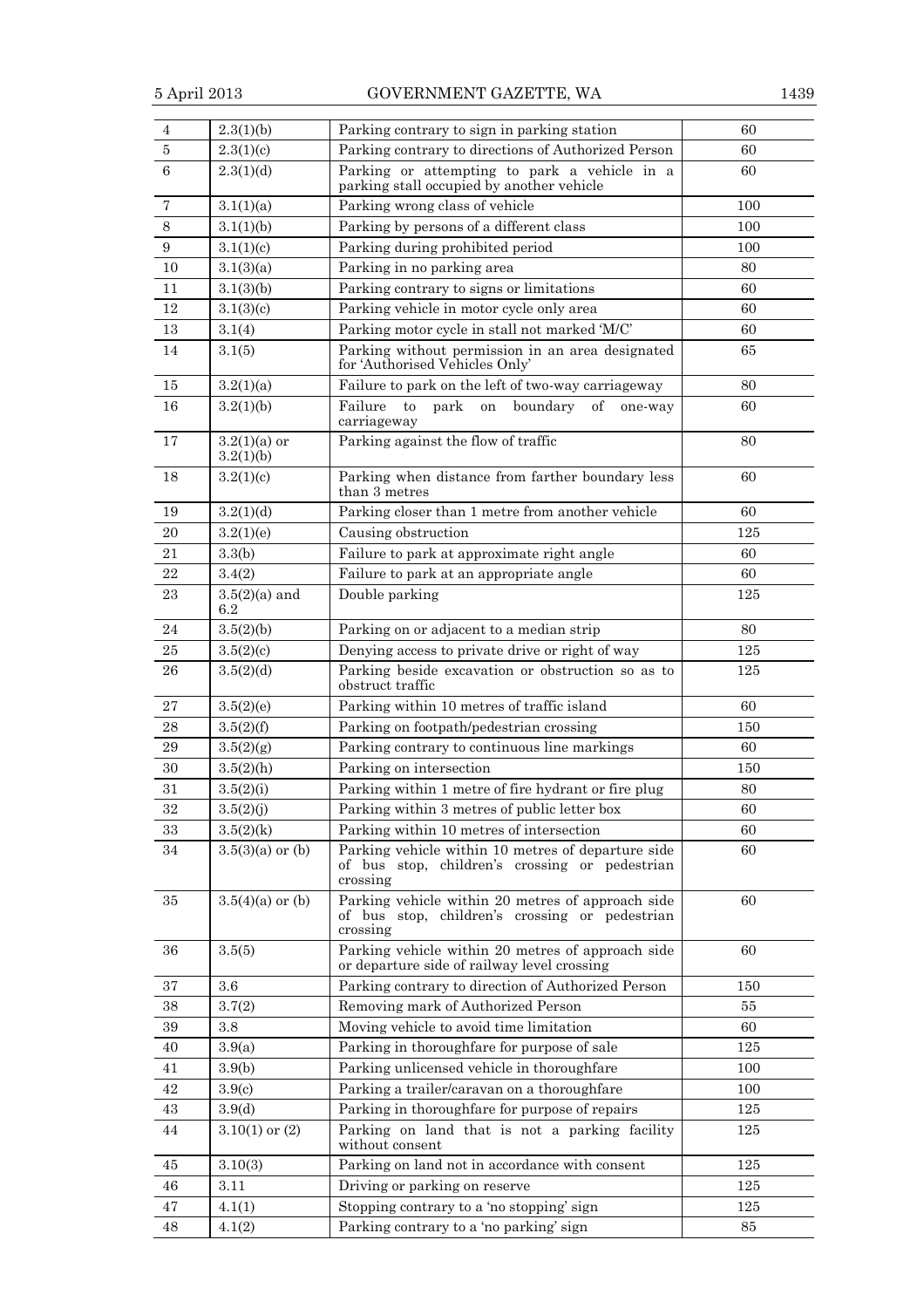| 1440 |        | GOVERNMENT GAZETTE, WA                           | 5 April 2013 |
|------|--------|--------------------------------------------------|--------------|
| 49   | 4.1(3) | Stopping within continuous yellow lines          | 125          |
| 50   | 5.1    | Stopping unlawfully in a loading zone            | 85           |
| 51   | 5.2    | Stopping unlawfully in a taxi zone or bus zone   | 100          |
| 52   | 5.3    | Stopping unlawfully in a mail zone               | 70           |
| 53   | 5.4    | Stopping in a zone contrary to a sign            | 60           |
| 54   | 6.1    | Stopping in a shared zone                        | 60           |
| 55   | 6.3    | Stopping near an obstruction                     | 125          |
| 56   | 6.4    | Stopping on a bridge or tunnel                   | 100          |
| 57   | 6.5    | Stopping on crests/curves etc                    | 100          |
| 58   | 6.6    | Stopping near fire hydrant                       | 80           |
| 59   | 6.7    | Stopping near bus stop                           | 85           |
| 60   | 6.8    | Stopping on path, median strip or traffic island | 125          |
| 61   | 6.9    | Stopping on verge                                | 60           |
| 62   | 6.10   | Obstructing path, a driveway etc                 | 125          |
| 63   | 6.11   | Stopping near letter box                         | 60           |
| 64   | 6.12   | Stopping heavy or long vehicles on carriageway   | 85           |
| 65   | 6.13   | Stopping in bicycle parking area                 | 60           |
| 66   | 6.14   | Stopping in motorcycle parking area              | 60           |
| 67   | 6.15   | Stopping in disabled parking area                | 120          |
| 68   | 7.6    | Leaving vehicle so as to obstruct a public place | 80           |

*Schedule 3*  Local Government Act 1995

————

#### Form 1

# **Parking and Parking Facilities Local Law 2013**  NOTICE TO OWNER OF VEHICLE INVOLVED IN OFFENCE

 $[clause 8.2(a)]$ 

| Date  /  / |
|------------|
|            |
|            |
|            |
|            |
|            |
|            |
|            |
|            |
|            |
|            |

# contrary to clause ................ of the **Parking and Parking Facilities Local Law 2013.**

You are required under section 9.13 of the *Local Government Act 1995* to identify the person who was the driver or person in charge of the vehicle at the time when the offence is alleged to have been committed.

If you do not prove otherwise, you will be deemed to have committed the offence unless—

(a) within 28 days after being served with this notice;

- (i) you inform the Chief Executive Officer or another authorized officer of the local government as to the identity and address of the person who was the driver or person in charge of the vehicle at the time the offence is alleged to have been committed; and
- (ii) you satisfy the Chief Executive Officer that the vehicle had been stolen, or was being unlawfully used, at the time the offence is alleged to have been committed;

or

- (b) you were given an infringement notice for the alleged offence and the modified penalty specified in it is paid within 28 days after the notice was given or such further time as is allowed.
- (5) .................................................................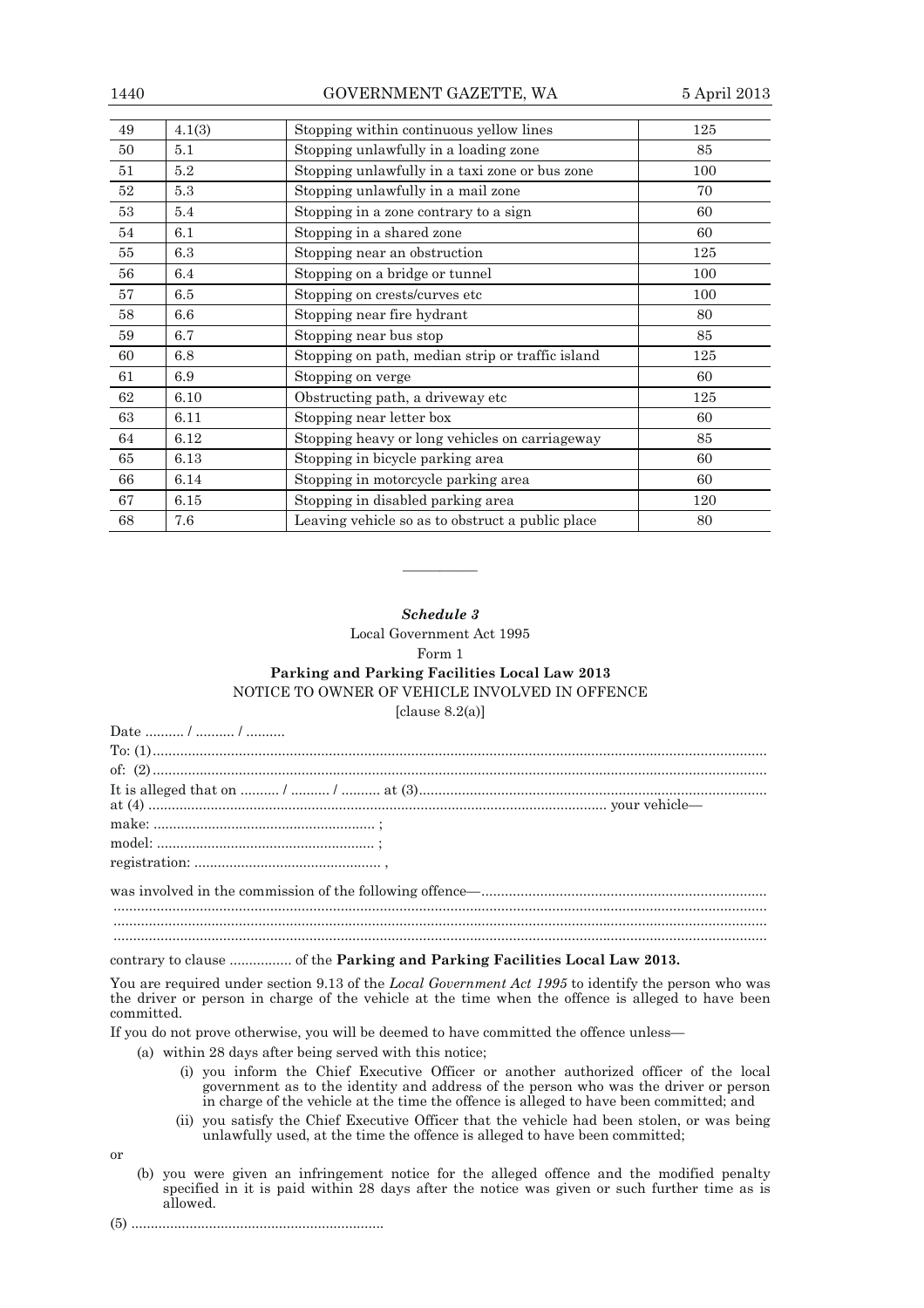(6) ....................................................................................................................................................................

## Insert—

(1) Name of owner or 'the owner'

(2) Address of owner (not required if owner not named)

(3) Time of alleged offence

(4) Location of alleged offence

(5) Signature of authorized person

(6) Name and title of authorized person giving notice

*Schedule 3*  Local Government Act 1995 Form 2

————

## **Parking and Parking Facilities Local Law 2013**  INFRINGEMENT NOTICE

 $\lceil \text{clauso } 8.2(h) \rceil$ 

| $ $ ciause $\sigma$ . $\Delta$ (D) $ $                                                                                                                                                                                                                                                 |
|----------------------------------------------------------------------------------------------------------------------------------------------------------------------------------------------------------------------------------------------------------------------------------------|
| Serial No                                                                                                                                                                                                                                                                              |
| Date  /  /                                                                                                                                                                                                                                                                             |
|                                                                                                                                                                                                                                                                                        |
|                                                                                                                                                                                                                                                                                        |
|                                                                                                                                                                                                                                                                                        |
| in respect of vehicle-                                                                                                                                                                                                                                                                 |
|                                                                                                                                                                                                                                                                                        |
|                                                                                                                                                                                                                                                                                        |
|                                                                                                                                                                                                                                                                                        |
|                                                                                                                                                                                                                                                                                        |
| you committed the following offence—                                                                                                                                                                                                                                                   |
|                                                                                                                                                                                                                                                                                        |
|                                                                                                                                                                                                                                                                                        |
|                                                                                                                                                                                                                                                                                        |
| contrary to clause  of the Parking and Parking Facilities Local Law 2013.                                                                                                                                                                                                              |
| The modified penalty for the offence is \$                                                                                                                                                                                                                                             |
| If you do not wish to have a complaint of the alleged offence heard and determined by a court, the<br>period of 28 days after the giving of this notice.                                                                                                                               |
| If you take no action this infringement notice may be registered with the Fines Enforcement Registry<br>after which your driver's licence or any vehicle licence held by you may be suspended. If the matter is<br>registered with the Registry additional costs will also be payable. |
| If the above address is not your current address, or if you change your address, it is important that<br>you advise us immediately. Failure to do so may result in your driver's licence or any vehicle licence<br>you hold being suspended without your knowledge.                    |
|                                                                                                                                                                                                                                                                                        |
|                                                                                                                                                                                                                                                                                        |
| Insert—                                                                                                                                                                                                                                                                                |
| (1) Name of alleged offender or 'the owner'                                                                                                                                                                                                                                            |
| (2) Address of alleged offender                                                                                                                                                                                                                                                        |
| (3) Time of alleged offence                                                                                                                                                                                                                                                            |
|                                                                                                                                                                                                                                                                                        |

————

(4) Location of alleged offence

(5) Place where modified penalty may be paid

(6) Signature of authorized person

(7) Name and title of authorized person giving notice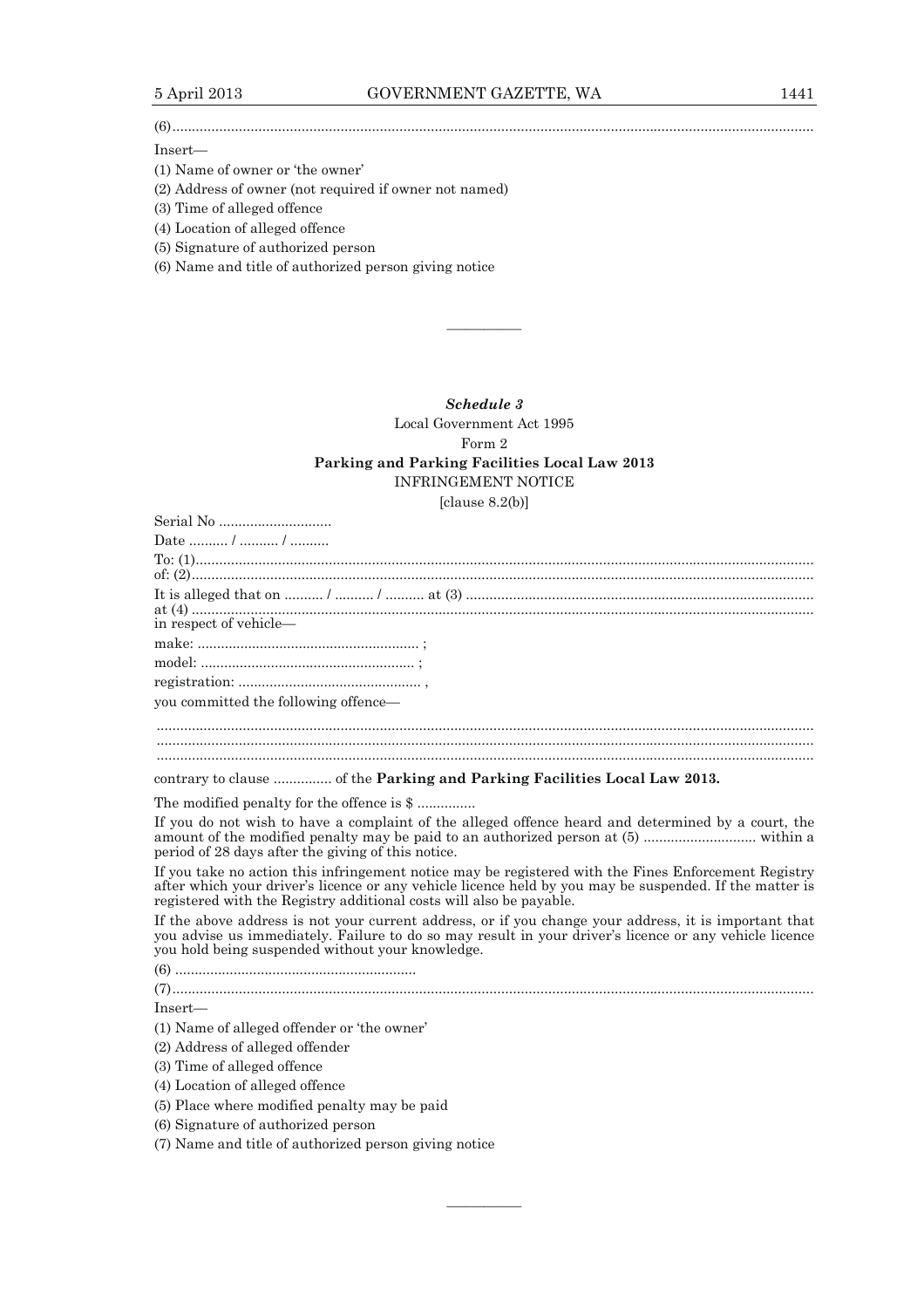## 1442 GOVERNMENT GAZETTE, WA 5 April 2013

# *Schedule 3*  Local Government Act 1995 Form 3 **Parking and Parking Facilities Local Law 2013**  INFRINGEMENT NOTICE [clause 8.2(c)]

| Date  /  /                           |
|--------------------------------------|
|                                      |
|                                      |
|                                      |
|                                      |
|                                      |
|                                      |
| you committed the following offence- |
|                                      |
|                                      |
|                                      |

contrary to clause ............... of the **Shire of Ashburton Parking and Parking Facilities Local Law 2013**.

The modified penalty for the offence is \$ ...............

If you do not wish to have a complaint of the alleged offence heard and determined by a court, the amount of the modified penalty may be paid to an authorized person at (5) ........................... within a period of 28 days after the giving of this notice.

Unless within 28 days after being served with this notice—

- (a) you pay the modified penalty; or
- (b) you—
	- (i) inform the Chief Executive Officer or another authorized officer of the local government as to the identity and address of the person who was the driver or person in charge of the above vehicle at the time the offence is alleged to have been committed; or
	- (ii) satisfy the Chief Executive Officer that the above vehicle had been stolen or was being unlawfully used at the time the offence is alleged to have been committed,

you will, in the absence of proof to the contrary, be deemed to have committed the above offence and court proceedings may be instituted against you.

If you take no action this infringement notice may be registered with the Fines Enforcement Registry after which your driver's licence or any vehicle licence held by you may be suspended. If the matter is registered with the Registry additional costs will also be payable.

If the above address is not your current address, or if you change your address, it is important that you advise us immediately. Failure to do so may result in your driver's licence or any vehicle licence you hold being suspended without your knowledge.

(6) .............................................................

#### (7) ...................................................................................................................................................................

————

Insert—

- (1) Name of owner or 'the owner'
- (2) Address of owner (not required if owner not named)

(3) Time of alleged offence

(4) Location of alleged offence

- (5) Place where modified penalty may be paid
- (6) Signature of authorized person
- (7) Name and title of authorized person giving notice